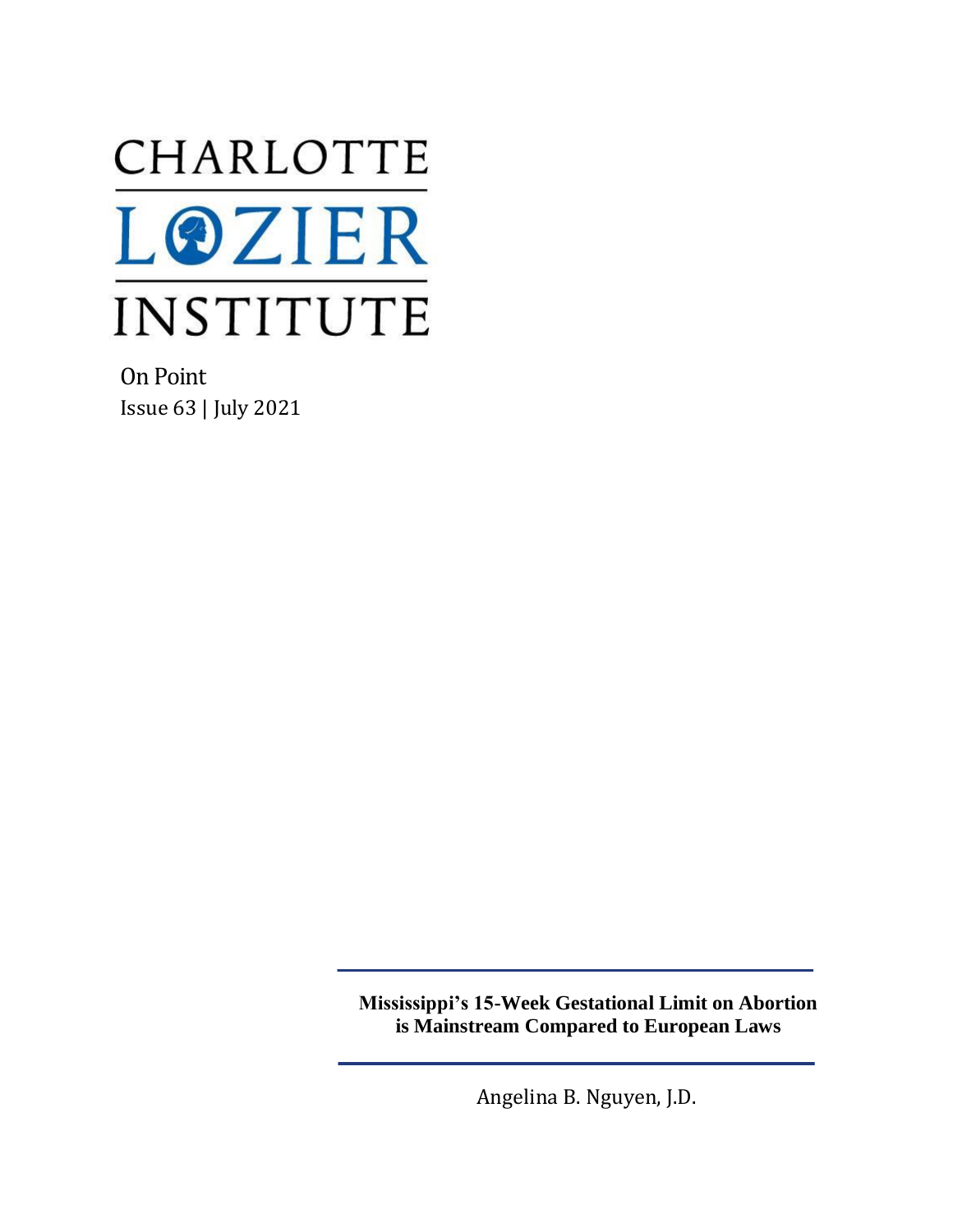

### **Previous Reports:**

Edie Heipel, ISSCR's Reversal of the 14-Day Rule, On Point Series 62 Michael J. New, Ph.D., *Hyde @ 40: Analyzing the Impact of the Hyde Amendment with July 2020 Addendum*, On Point Series 61 Susan E. Wills, J.D., LL.M., *Ten Legal Reasons to Reject Roe,* On Point Series 60 Arina O. Grossu, M.A., M.S., *Overview of U.S. Pro-Life Bills and Provisions Advanced and Laws Enacted from January to May 2021: Pro-Life Banner Year as States Continue to Reject the Radical Abortion Agenda*, On Point Series 59 Mary E Harned, J.D., *Abortion Cases in the Higher Federal Courts: Clarification Needed After June Medical*, On Point Series 58 David C. Reardon, *Only a Minority of Abortions Are for Unwanted Pregnancies, New Study*, On Point Series 57 Mary E. Harned, *The Hyde Amendment is Constitutional and Remains Critically Important,* On Point Series 56 Richard M. Doerflinger, M.A., *Assisted Suicide's Slippery Slope in Action: Washington State May Drop "Safeguards" Against Abuse*, On Point Series 55 Richard Doerflinger, M.A., *"The Equality Act": Threatening Life and Equality*, On Point Series 54 Mary E. Harned, J.D., *Abortion in the Higher Federal Courts*, On Point Series 53 Jeanneane Maxon, J.D., *Fact of Life: American Cars (and Their Drivers) Still Exhibit Decidedly More Pro-life than Pro-choice Views*, On Point Series 52 Hannah Howard, M.S., *Medical and Social Risks Associated with Unmitigated Distribution of Mifepristone: A Primer*, On Point Series 51 Mary E. Harned, J.D., *FDA's Race to Defend Women from Dangerous Drugs*, On Point Series 50 Ingrid Skop, M.D., *The "No-Test Medication Abortion" Protocol: Experimenting with Women's Health*, On Point Series 49 Katey Price, J.D., *Six States and Their Radical Approaches to Abortion Law*, On Point Series 48

The full text of this publication can be found at: [https://lozierinstitute.org/comparing](https://lozierinstitute.org/comparing-mississippi-limit-with-european-laws/)[mississippi-limit-with-european-laws/](https://lozierinstitute.org/comparing-mississippi-limit-with-european-laws/)

Comments and information requests can be directed to:

Charlotte Lozier Institute 2800 Shirlington Rd, Suite 1200 Arlington, VA 22206 E-mail: [info@lozierinstitute.org](mailto:info@lozierinstitute.org) Ph. 202-223-807[3/www.lozierinstitute.org](http://www.lozierinstitute.org/)

The views expressed in this paper are attributable to the author and do not necessarily represent the position of the Charlotte Lozier Institute. Nothing in the content of this paper is intended to support or oppose the progress of any bill before any legislative body.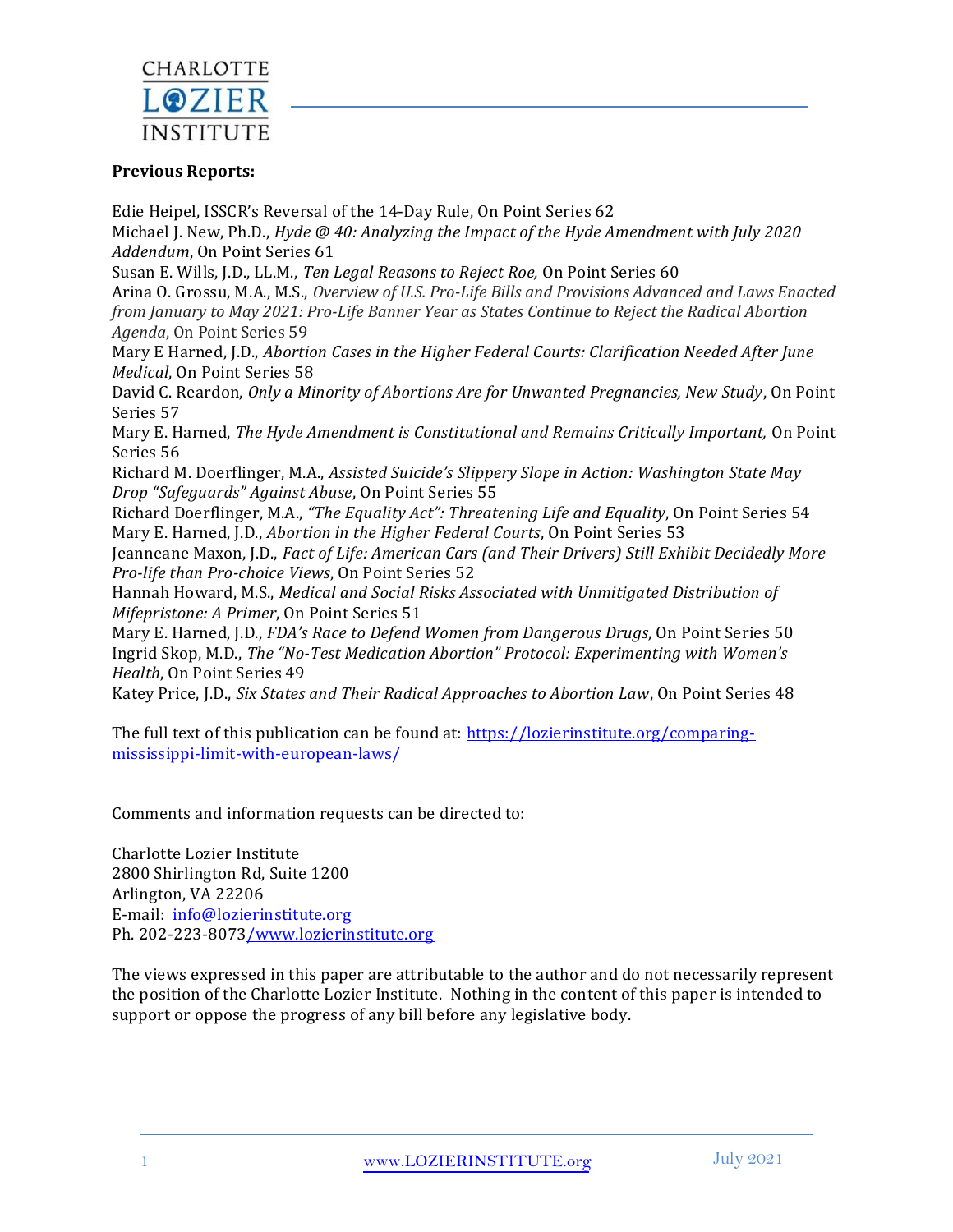

Abstract: *In 2018, Mississippi passed the Gestational Age Act, limiting elective abortion to 15 weeks. Mississippi's 15-week law was invalidated by the lower federal courts and will be considered by the United States Supreme Court during their next term, which begins in October 2021. A comparative analysis between Mississippi and European abortion laws finds gestational limits on elective abortion—terminations performed without restriction as to reason—prior to 15 weeks, and more often at 12 weeks, are common and the norm for the majority of European countries. This comparison found 47 out of 50 European countries analyzed in this report either do not allow elective abortion (8) or limit elective abortion to 15 weeks or earlier (39), whereas, other than Texas, no state in the U.S. limits elective abortion to 15 weeks.*

This report compares gestational limits in Mississippi's Gestational Age Act with gestational limits in the abortion laws of the European community. The goal is to determine how Mississippi's late-term abortion restriction stands in comparison to European norms.

The sample group for this project included a total of 50 European countries, independent states, and semi-autonomous regions with populations exceeding 1 million.<sup>1</sup>

Currently, United States Supreme Court precedent allows for elective abortions through all nine months of pregnancy, and only permits states to enact limitations on abortion on demand after viability, a legal definition which has not kept pace with science and is usually marked around  $24$  weeks.<sup>2</sup> Various states have passed legislation seeking to place gestational limits on elective abortion, including Mississippi, where in 2018 the legislature passed the Gestational Age Act, which limited elective abortion to 15 weeks.<sup>3</sup> Challengers to Mississippi's 15-week law were successful in invalidating the law at the district court and the Fifth Circuit Court of Appeals affirmed. The Supreme Court of the United States recently agreed to review the invalidation of Mississippi's 15-week law and more broadly will consider whether *all* pre-viability limitations on abortion are unconstitutional.

This report finds that Mississippi's law limiting elective abortion to 15 weeks is among the mainstream in comparison to European limitations on elective abortion. The majority of European countries that allow elective abortion limit it to 12 weeks. This finding demonstrates that Mississippi's law limiting elective abortion to 15 weeks is neither extreme nor outside the norm in comparison to European practice.

<sup>&</sup>lt;sup>1</sup> There are discrepancies among global governments and organizations on the exact number of European countries and the definition of a European country geographically, politically, and culturally. Various sources count between 44 and 51 European countries. This study analyzed 50 European countries, independent states, and regions and addressed the abortion policies of the United Kingdom separately, as Northern Ireland's abortion law differs from Great Britain's.

<sup>&</sup>lt;sup>2</sup> The majority opinion of Justice Blackmun in Roe v. Wade stated, "Viability is usually placed at about seven months (28 weeks) but may occur earlier, even at 24 weeks." [https://supreme.justia.com/cases/federal/us/410/113/#tab](https://supreme.justia.com/cases/federal/us/410/113/#tab-opinion-1950137)[opinion-1950137.](https://supreme.justia.com/cases/federal/us/410/113/#tab-opinion-1950137) Survival at 22 weeks, due to advanced standards and methods of care, is now recognized as achievable. See https://www.bbc.com/news/health-50144741.

<sup>3</sup> Miss. Code Ann. § 41-41-191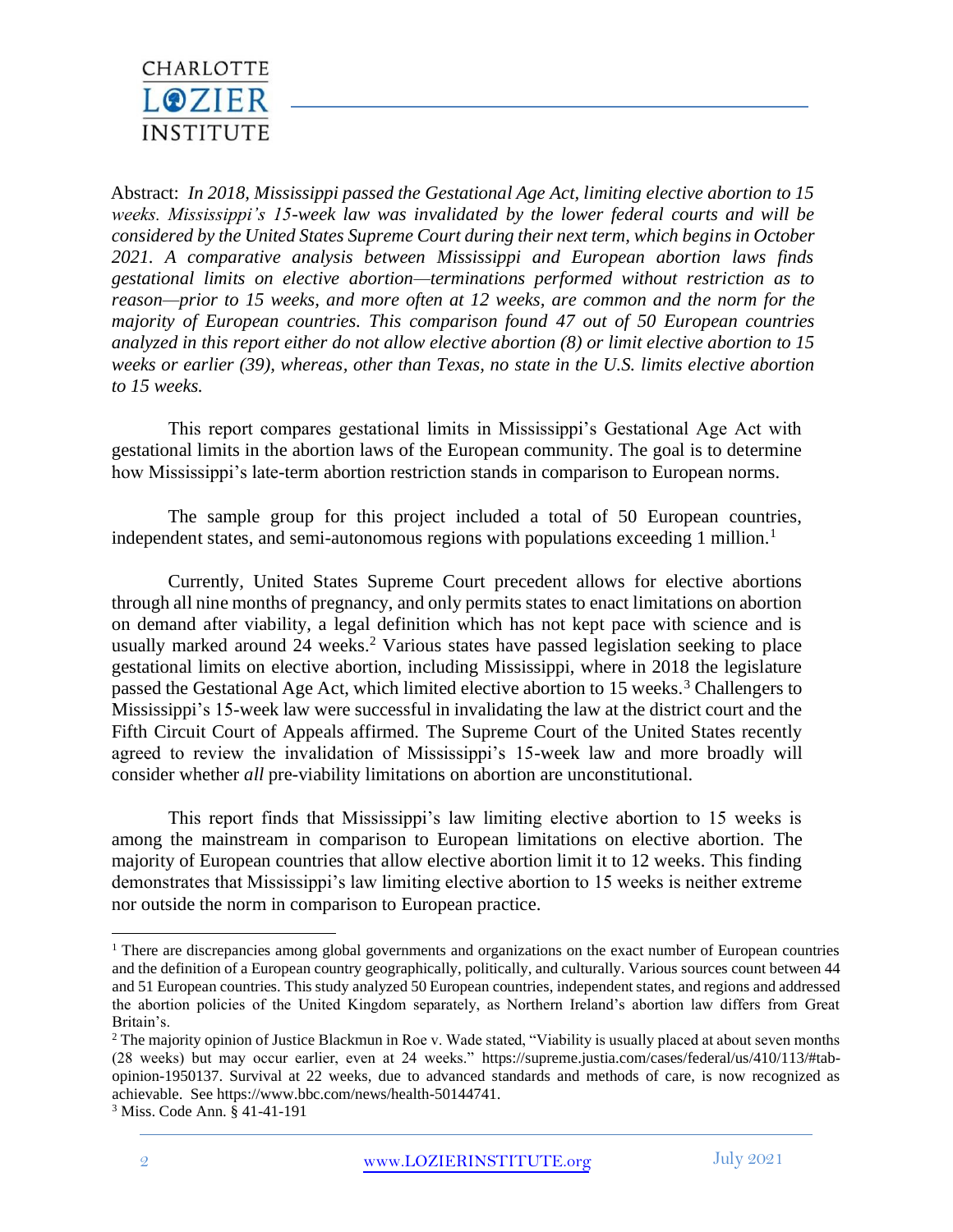

#### **Terminology and Method of Comparison**

Not all countries or statutes use the same terminology when drafting limitations on elective abortion. Some statutes do not even specify a method of measurement, simply using the vague term "weeks of pregnancy" without indicating a precise method measuring the duration of pregnancy.

This report uses gestation to compare restrictions on elective abortion that are based on duration of pregnancy. For those countries that use a different measurement of age, such as conception or fertilization or pregnancy, this study converts the measurement of age into gestation by adding two weeks to date back to the woman's last menstrual period. This report interprets "weeks of pregnancy" to mean the most common measurement of pregnancy, gestation.<sup>4</sup>

#### **European Gestational Limitations on Elective Abortion**

Out of 50 European countries, independent states, or regions analyzed, 42 European countries allow abortion without restriction as to reason, otherwise known as elective abortion or abortion on demand. The remaining 8 European countries, including Great Britain and Finland, require *some* reason to obtain an abortion ranging from most protective of life (to save the life of the mother or completely prohibited) to most permissive of abortion (socioeconomic grounds) with various reasons in between (e.g., physical health, mental health) $5$ .

Out of the 42 European countries that allow elective abortion, 39 countries limit elective abortion to 15 weeks' gestation or earlier. The majority of these 39 European countries set gestational limits for elective abortion at or before 12 weeks' gestation.

- 5 European countries limit elective abortion to 10 weeks' gestation
	- Croatia, Portugal, Serbia, Slovenia, Turkey
- 27 European countries limit elective abortion to 12 weeks' gestation
	- Albania, Armenia, Azerbaijan, Belarus, Bosnia and Herzegovina, Bulgaria, Cyprus, Czech Republic, Denmark, Estonia, France, Georgia, Greece, Hungary, Ireland, Kyrgyzstan, Latvia, Lithuania, Montenegro, Moldova, Northern Ireland, North Macedonia, Norway, Russia, Slovakia, Switzerland, Ukraine
- 2 European countries limit elective abortion between 12 and 14 weeks' gestation
	- Austria (90 days, or 3 months), Italy (90 days)

<sup>4</sup> This interpretation is consistent with data compiled from WHO's Global Abortion Policies Database. However, other organizations, such as the Center for Reproductive Rights and its World Abortion Laws Map sometimes interprets "weeks of pregnancy" to mean from conception, and adds an additional two weeks to the gestational limit (see France, Serbia, Slovenia).

<sup>5</sup> These 8 countries are: Andorra, Finland, Lichtenstein, Malta, Monaco, Poland, San Marino, and Great Britain.